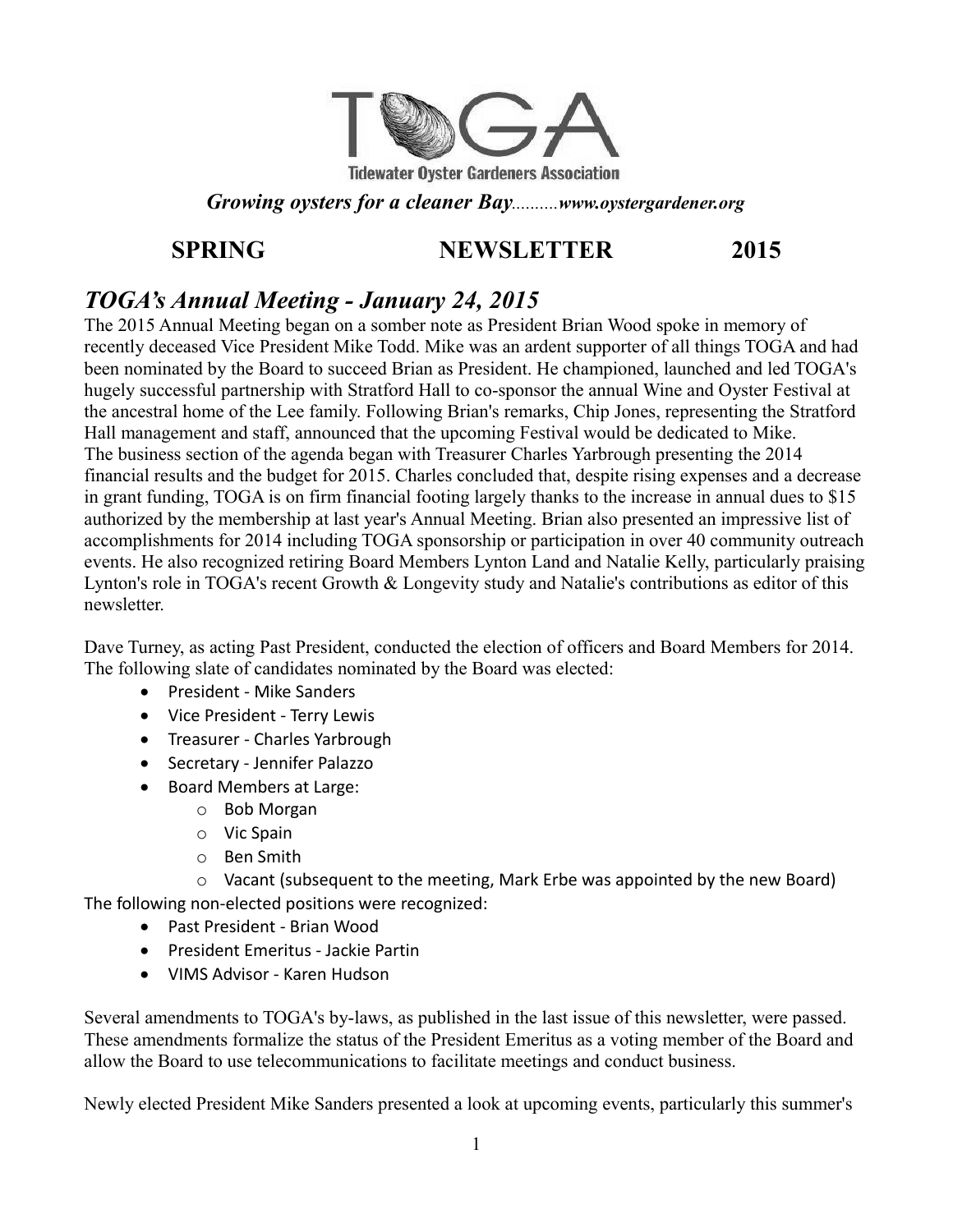Master Oyster Gardener course, as well as 2015 objectives with an emphasis on expanding TOGA's programs for school children. On behalf of Mike Todd, he presented Brian Wood with the President's Award for outstanding service, many innovations and leadership over his two years as President.

The educational section of the agenda comprised two speakers: VIMS researcher Dr. Mark Luckenbach and TOGA endowment recipient and PhD candidate Ann Arfken. Dr. Luckenbach presented an in-depth report on the results of several studies attempting to quantify the amount of nitrogen oyster reefs actually remove from the water in the Chesapeake Bay. He reported the following:

- Oysters eat phytoplankton they filter out of the water.
- Phytoplankton contain nitrogen and oysters incorporate some of that nitrogen into their flesh and shells. Much of the nitrogen, however, is either excreted back into the water as ammonium or onto the sediments in oyster feces and pseudo-feces (oyster poop).
- Some of the nitrogen in oyster poop may get buried under sediment, but there are currently no data on how much does.
- Some of the nitrogen that hits the bottom may be metabolized by microbes and converted to nitrogen gas that is released into the atmosphere. Several studies have been conducted to quantify how much nitrogen is removed in this way and the results to date are highly variable—ranging from negligible to remarkably high. One study in the Choptank River found extremely high rates of nitrogen removal by this mechanism.
- Research is underway to try to determine what environmental conditions support this high level of nitrogen removal.

In a closely related talk, Ann explained how she is researching the role of oyster microbiomes in the nitrogen cycling processes of oyster reefs.

To conclude the program, Vice President Terry Lewis presented our first annual Youth Writing Competition award, along with a check for \$150, an oyster float and other TOGA paraphernalia, to seventh grader Ned Rose. Ned read his outstanding essay, "Consider the Oyster" to the warm applause of the crowd.

The program was followed by a pot luck reception organized by Ann Wood featuring oyster dishes provided by the membership. There were no leftovers. **– Mike Sanders, MOG**

#### **SPRING OYSTER FAIRS**

The **TOGA-sponsored Annual Spring Oyster Fairs** will be held for the Middle Peninsula on May 9, and for the Northern Neck on June 6. Details are as follows:

#### **Middle Peninsula**

The Middle Peninsula Oyster Fair will be on May 9 at the Gwynn's Island Civic Center, 1996 Old Ferry Rd, Hudgins, VA 23076.

8:30AM -- Registration begins, (coffee, juice, fruit, breakfast rolls etc.)

8:30 to 9:30 -- Vendors of **oyster gardening equipment, spat and supplies** are invited to display their wares for sale. Spat availability is uncertain at this time due to the extremely cold winter. This is also a good time to question Master Oyster Gardeners about your gardening issues.

9:30 to 9:40 -- Remarks by the TOGA Vice President, Preview of upcoming events and introduction of speakers.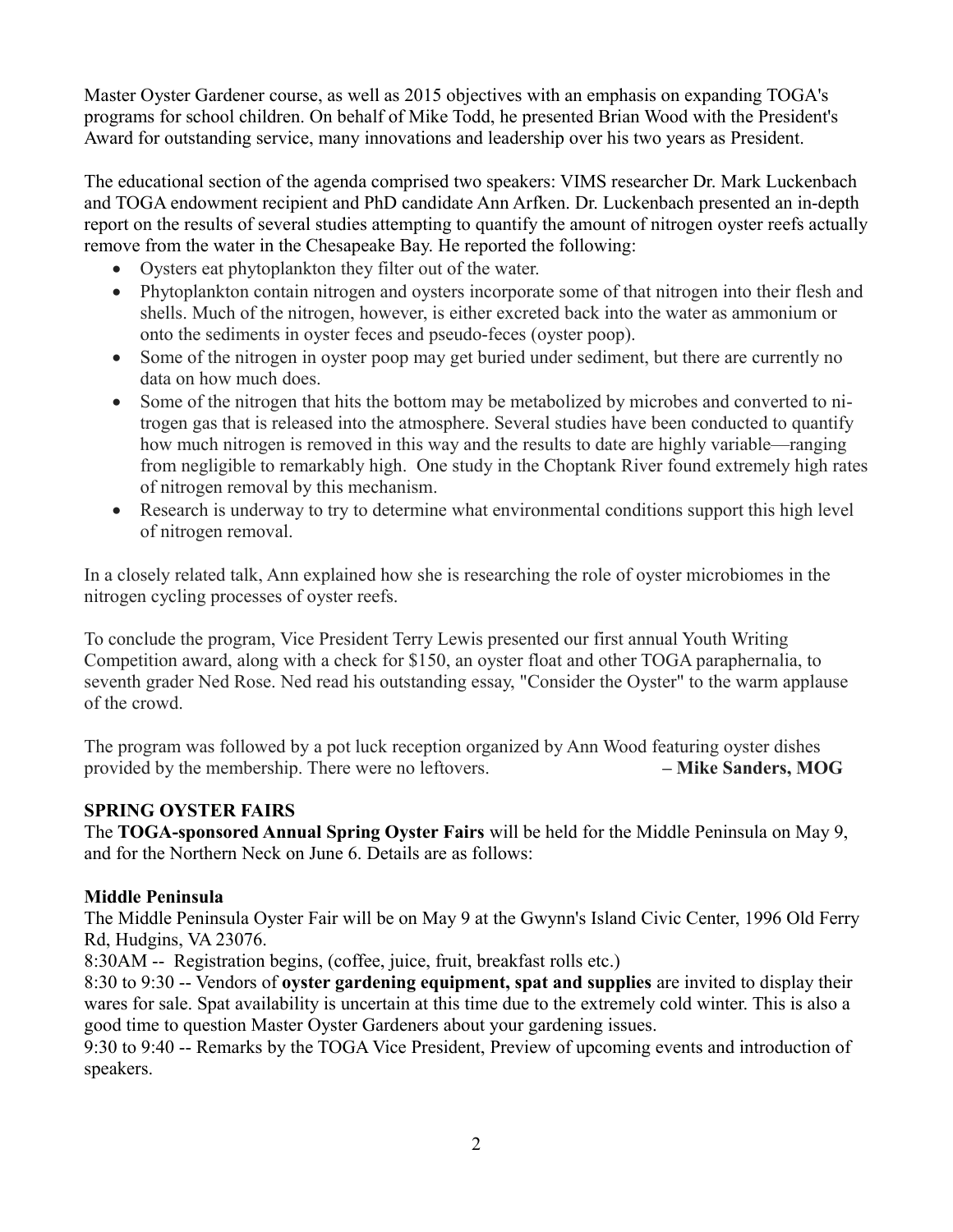9:40 to 10:20 -- Educational program begins- Karen Hudson, Commercial Shellfish Aquaculture Extension Specialist at VIMS, will address C**ommercial Oyster Culture Growth/Trends and** 

#### **Hatchery Production**.

10:20 to 10:40 -- Vic Spain will share what we learned concerning the impact on oyster gardens of the exceptionally cold winter. See "**Did Your Oysters Freeze in February 2015"** below. Attendees are welcome to share their experiences.

10:40 to 11:00 -- For new oyster gardeners, Vic Spain will discuss **How to Get Started Oyster Gardening**. Details include how to get spat (oyster seed) and when best to deploy, equipment needed (on display) and how to maintain it, how many per cage, how long to harvest, sanitation, how to get help, helpful literature etc. Experienced gardeners should feel free to skip this portion. **Messages from vendors** (Two received as follows)

**Eastfield Farms (Peter Perina)**- Oyster bags (All sizes), Oyster floats, Oyster float kits, Individual foam floats and Shellbag netting. PO Box 275 Mathews, VA 23109, 804-725-3948, eastfields@rivnet.net

#### **Capt. Tom's Oyster Floats (Tom Noffsinger)**

Taylor Floats (2 sizes), Oyster Seed, oyster gardening supplies, oyster gardening "how to" manual

Deltaville,VA 804-815-1423, Chesapeake, VA 757-558-9753

tom@oystergardening.com ,www.oystergardening.com

**-- Vic Spain, MOG**

## **Northern Neck Oyster Float Workshop**

### **June 6th, 2015, 10 AM to 2 PM, Upper Lancaster / Lively Ruritan Club, 3989 White Chapel Road, Lancaster, VA 22503**

This spring Northern Neck Oyster Float Workshop is a new TOGA event, and it replaces the Northern Neck Spring Oyster Fair. This event will be a good opportunity to get more oyster seed / spat, more floats, new devices, bags and new crab pot cord. MOGs will be available to discuss with you the latest ideas in raising oysters to clean the Chesapeake Bay / tributary rivers and for scrumptious eating. If your floats have been damaged from years of use, TOGA will have a float repair station with MOGs to help repair your floats.

**No experience is necessary!** For people who wish to get started raising their own oysters, this workshop is where you can get the information, materials, supplies and baby oysters (spat / seed) to start your oyster garden. Get hands-on experience building different types of oyster floats with Master Oyster Gardeners (MOGs) supervision. At the TOGA education tent you can talk with MOGs about oyster growing techniques, floats, accessories, and get your questions answered.

For people who do not have time to build floats, the TOGA Pre-Built Floats and Devices are available at this workshop. Pictures and descriptions of these products are on our website http://www.oystergardener.org/#!devices-and-designs/c2ir. Please use the Registration Form to order these Pre-Built Floats and Devices so the products can be available for you to pick-up at this workshop. The VIMS Fellowship receives all proceeds from the Pre-Built Floats and Devices.

Multiple oyster seed (spat) vendors will be invited. Hopefully the cold winter does not delay the production of new spat. If possible, Diploid and Triploid oyster seed will be available, so please bring small coolers to store the seed while you enjoy the rest of the event. Vendors will have supplies and equipment available for sale. TOGA will also have applications for the Virginia Chesapeake Bay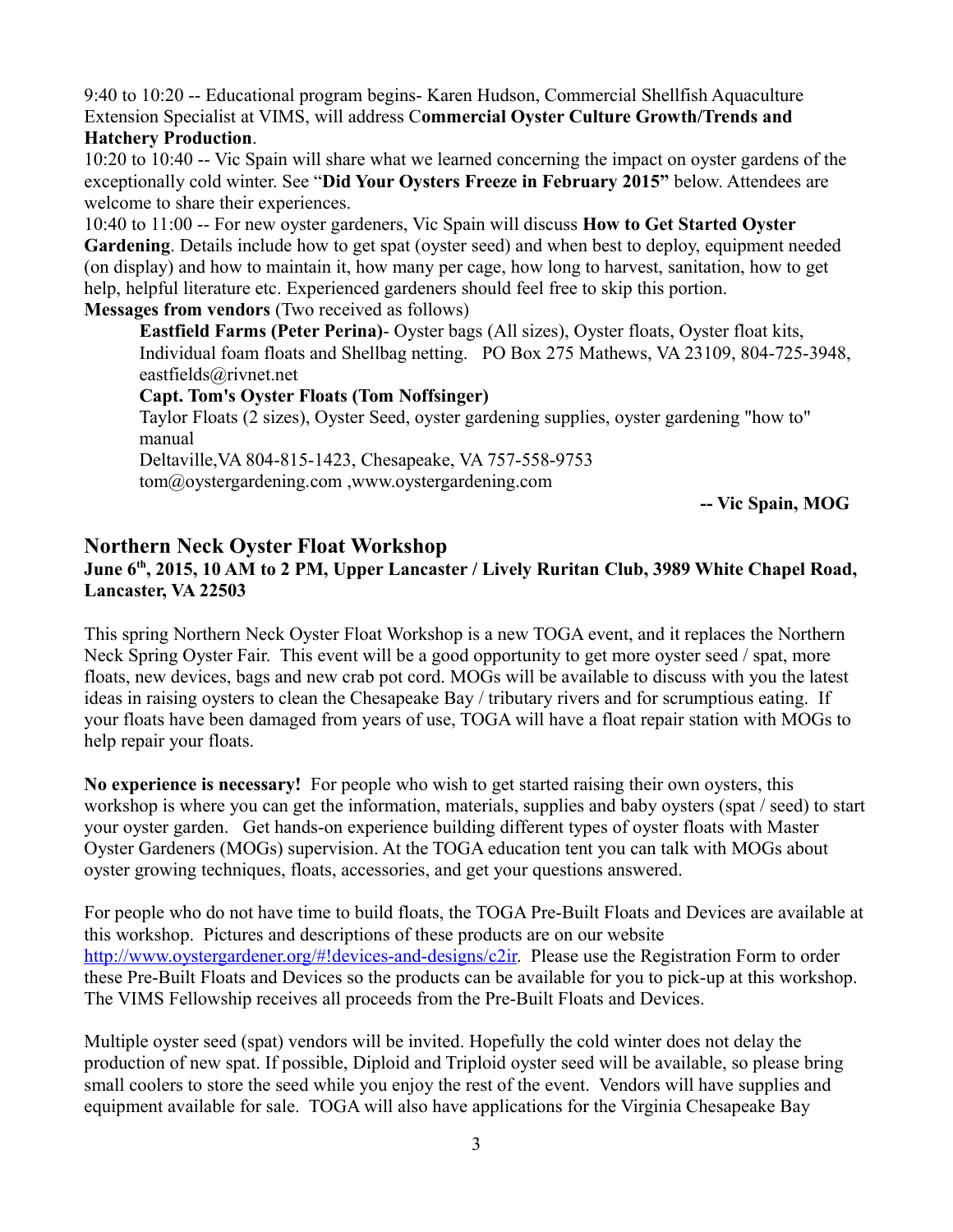License Plates; revenue from these License Plates funds the Chesapeake Bay Restoration Fund grants, which TOGA is one of many recipients.

The Registration Form for this event is enclosed at the end of this newsletter and is also available on our website [www.oystergardener.org.](http://www.oystergardener.org/) TOGA would like to receive the registration forms **by May 29th, 2015** to insure that enough materials are on hand for float building and the Pre-Built Floats and Devices can be delivered at this Oyster Float Workshop. Additional information about oyster float types and raising oysters can also be found on our website.

Hands-on float building takes time, so arriving at this event during the mid-day may reduce your wait times. The TOGA education tent and additional event vendors are planned to help wait times go by quickly. **-- Charles Yarbrough, MOG**

# **Master Oyster Gardener Training Course -- Expand your knowledge of oyster gardening and become a valuable resource in the oyster gardening community!**

#### **2015 Course Date and Location**

The course will be held at the Gloucester Point campus of the Virginia Institute of Marine Science on two consecutive Saturday's: June  $6<sup>th</sup>$  and June 13<sup>th</sup>, 2015. All interested TOGA members are encouraged to apply. The course is sponsored by the Virginia Sea Grant Marine Extension Program and the Virginia Department of Conservation and Recreation's Chesapeake Bay Restoration Fund.

#### **Program History and Purpose**

The first MOG course was held in 1998 and graduated nineteen enthusiastic Master Oyster Gardeners. Seven further courses were held in subsequent years each with roughly 15-20 students for a grand total of 122 Master Oyster Gardeners to date. The purpose of the Master Oyster Gardening course is to provide a steady stream of highly trained volunteers who can lead TOGA's outreach mission.

#### **What do MOGs do?**

Master Oyster Gardeners lead TOGA's outreach mission through their dedicated volunteer service. There are many volunteer events to choose from and a variety of ways MOGs can participate. Example outreach opportunities can be found on the website under the outreach schedule. Additional opportunities include newsletter or website support, float building, research projects, special committees and board membership.

#### **Course Details**

The MOG course takes place at VIMS, Gloucester Point on two consecutive Saturdays - June 6<sup>th</sup> and June  $13<sup>th</sup>$ , 2015. The course is taught by a variety of knowledgeable experts from VIMS faculty and staff and the state regulatory community. Both days begin no later than 9:00 am and run until 5:00 pm. The course is a mix of presentations and hand-on laboratories. The first Saturday will consist of oyster biology, life history, understanding oyster diseases and the various "critters" that live in and around oyster gardens. The session wraps up with regulatory and human health issues surrounding oyster gardening. The focus of the second Saturday involves a complete look at oyster cultivation -- from brood stock conditioning, spawning, larval rearing, nursery systems and finally the field grow-out. This takes place at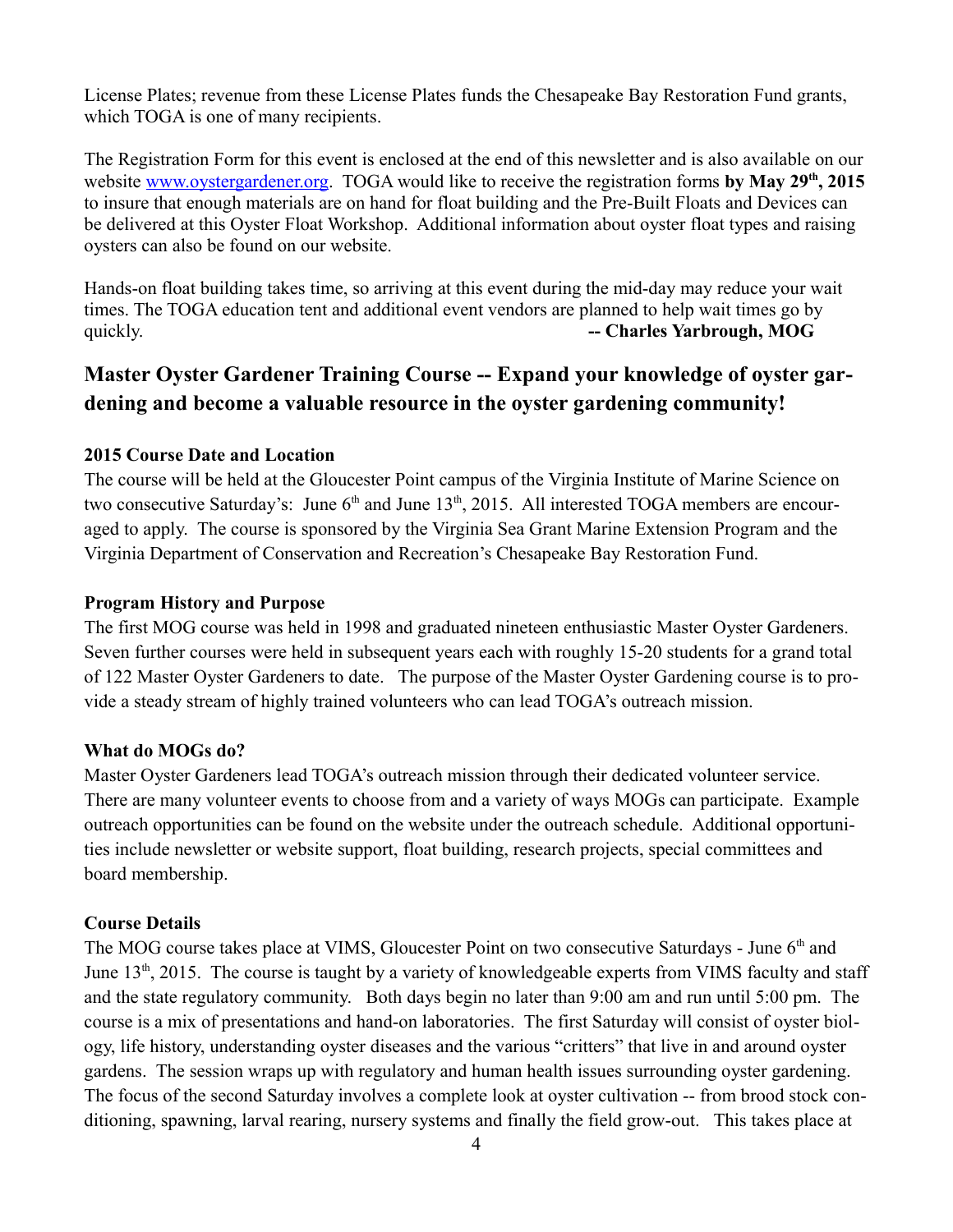the VIMS oyster hatchery and at the field nursery. The day ends with a question and answer session led by experienced MOGs, discussing gear choices and day-to-day maintenance issues for oyster gardens. The final event is the graduation ceremony for the new Master Oyster Gardeners.

## **Criteria**

Admission to the program is limited and a selection process is used to determine the candidates. In order to qualify the individual must:

- $\triangle$  Agree to attend the course in its entirety
- Have been growing oysters for a minimum of one year
- Be willing to commit to helping TOGA respond to questions from gardeners. This could involve site visits or phone calls to help solve oyster gardening problems and provide advice.
- Be willing to make your name and telephone number available to the public (via the TOGA website)
- ◆ Be willing to assist with TOGA's outreach at public events or other volunteer opportunities at a minimum of 50 hours
- Have a VMRC oyster gardening permit

## **Fee**

A fee of \$130.00 for TOGA members or \$140.00 for non-TOGA members will be payable upon acceptance to the course. Course material, including a Master Oyster Gardener handbook, break refreshments and lunches are covered by this fee.

## **How to Apply**

If you are interested in being considered for participation in this program, please complete and sign the enclosed application form and mail to:

## Tidewater Oyster Gardeners Association

PO Box 2463

# Gloucester, VA 23183

Early applications for TOGA members must be received no later than May 1, 2015. After that date, spaces will be made available to the general public.

Application and course information will also be available on the TOGA website. An effort will be to choose applicants from as broad a geographical area as possible. Private oyster gardeners will be given preference over gardeners with a commercial interest. Some scholarships are available.

# **Questions?**

For questions and additional information, please contact Jackie Partin at 804-694-4407.

**-- Karen Hudson, VIMS**

# *The best source of TOGA information is at [www.oystergardener.](http://www.oystergardener.org/)*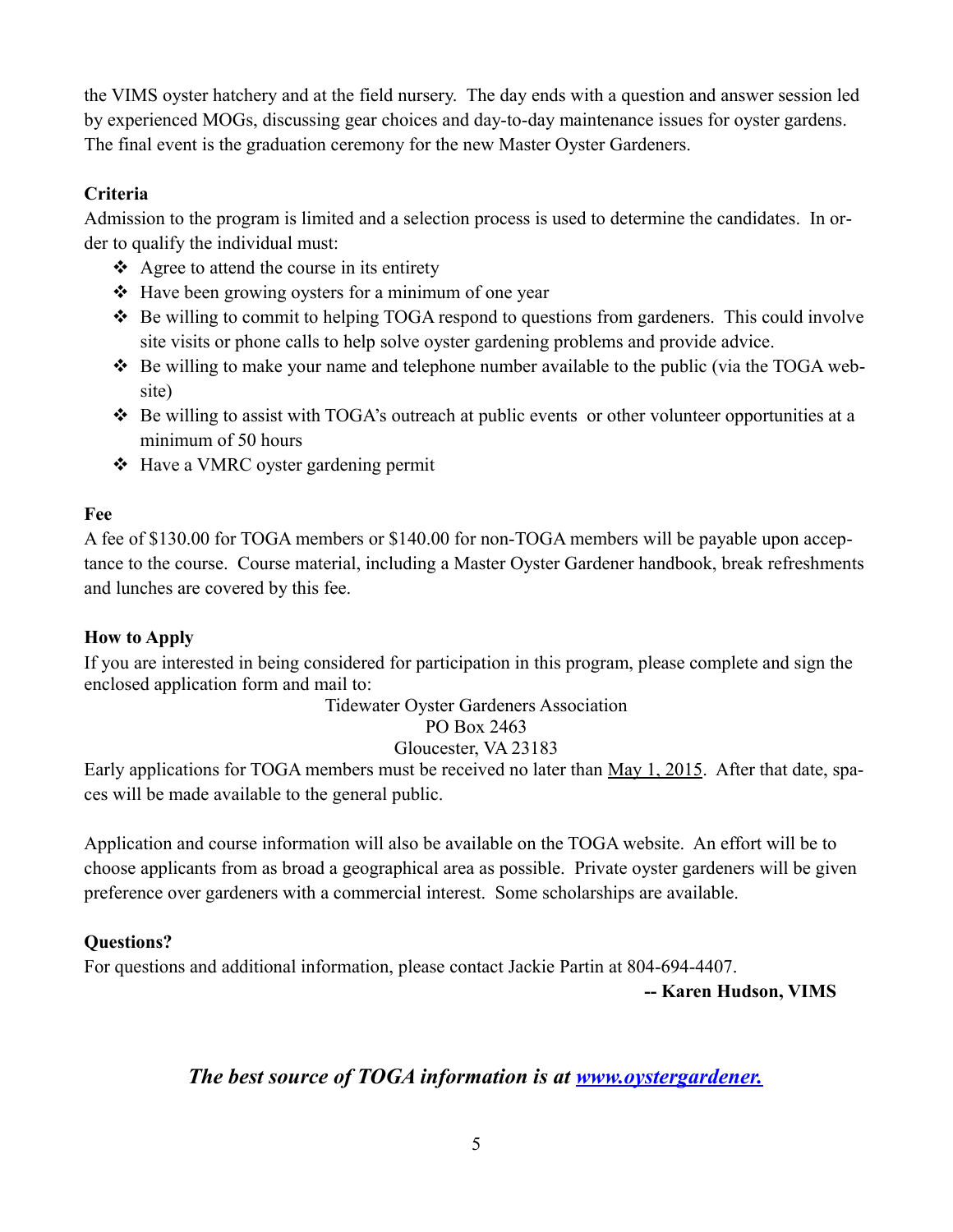## **2015 MASTER OYSTER GARDENERS COURSE APPLICATION**

| Address                                                                                                                                 |                                                                                   |  |  |
|-----------------------------------------------------------------------------------------------------------------------------------------|-----------------------------------------------------------------------------------|--|--|
|                                                                                                                                         |                                                                                   |  |  |
|                                                                                                                                         |                                                                                   |  |  |
| Are you an active oyster gardener?                                                                                                      |                                                                                   |  |  |
| How many years have you been growing oysters?                                                                                           |                                                                                   |  |  |
|                                                                                                                                         | Where is your site located (include river and creek name) _______________________ |  |  |
|                                                                                                                                         | Do you hold a current oyster gardening permit with VMRC?                          |  |  |
| Check all that apply:<br>Do you grow oysters<br>For home consumption?<br>To donate to restoration efforts?<br>To improve water quality? |                                                                                   |  |  |
| What has been your most unusual experience growing oysters?                                                                             |                                                                                   |  |  |

Please provide any other information that will aid the committee in choosing applicants (i.e. public speaking experience, photography, biological science training, computer expertise, etc)

By signing this application I agree to all the requirements listed in the program criteria and will commit a minimum of 50 volunteer hours if accepted into the Master Oyster Gardeners Course.

 $\mathcal{L}_\text{max}$  , and the contract of the contract of the contract of the contract of the contract of the contract of the contract of the contract of the contract of the contract of the contract of the contract of the contr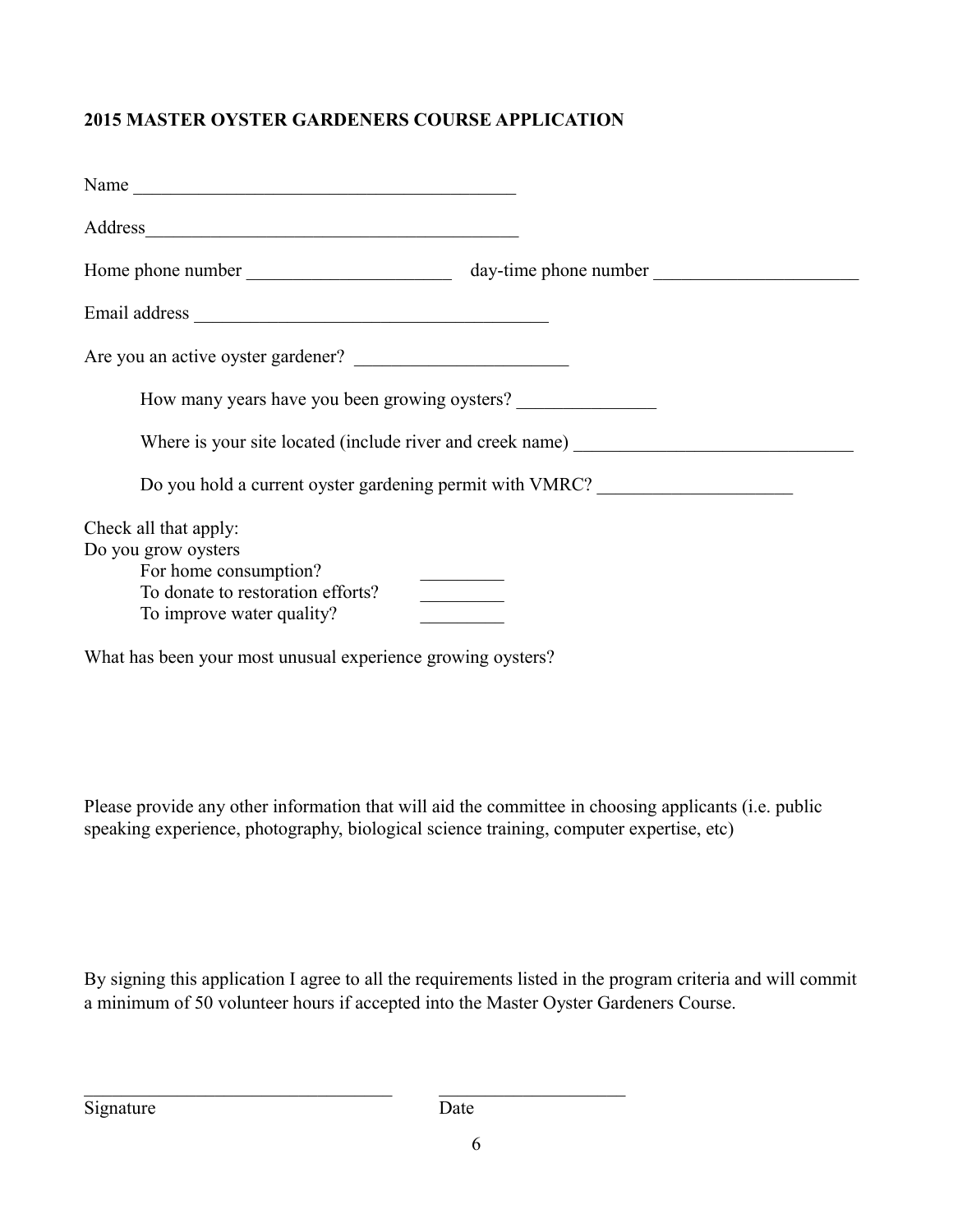# **Gloucester Youth Wins First TOGA Writing Contest**

Ned Rose, a 7th grader from Gloucester, won the first ever Middle School Writing Contest sponsored by the Tidewater Oyster Gardeners Association (TOGA). Ned was honored at the TOGA annual meeting at the Virginia Institute of Marine Sciences on Saturday, January 24, where he read his winning essay to the more than 80 attendees at Watermen's Hall.

Ned received a check for \$150, an oyster float to start growing his own oysters, and a TOGA cap and tshirt. He attends Peasley Middle School in Gloucester.

"My parents and grandparents helped me find some of the information in the essay," said Ned. "I've always been very interested in nature, and the oyster is a truly fascinating animal," he said.

Terry Lewis, TOGA new Vice President and chairman of the contest, said the essay was an outstanding piece of work. "Ned's parents and grandparents should be very proud of this fine young man, not only for his writing but for his exceptional composure and presentation while reading his essay. I hope we have even more Middle School students enter the contest next year."

TOGA is again sponsoring the contest, which is open to all Middle School Students in Virginia. Prizes for the next contest will be \$150, \$100, and \$50 for the top three essays, plus other oyster gear. More information can be found at www.oystergardener.org.

Ned's outstanding winning essay follows. You can also go to [www.oystergardener.org](http://www.oystergardener.org/) and click on Winning Youth Essay by Ned Rose. **-- Terry Lewis, MOG** 

#### **The Chesapeake Bay Oyster**

Oysters are one of the most important animals of the Chesapeake Bay. They filter the water, making it cleaner for the fish, they provide habitats for other creatures of the bay, and do much, much more forall creatures of the bay and all around it. Unfortunately, many people do not realize their significance and overfish them, pollute the waters, or destroy reefs all the time. This has caused our waters to go murky, our marine life to be less healthy, and many species to drop in numbers. Surprisingly, around when the settlers came to the Chesapeake Bay, the water was crystal clear and filled to the brim with marine life. This description no longer fully describes the bay after the influence of humans.

Oysters are also important for the lives of people who live around the bay. Many people get their jobs from oysters, to catch them, tong them, grow them and even cook them. In fact, a while back many people would start tonging oysters at early ages like 12, making them a very important part of the Chesapeake Bay area. People also enjoy them as a meal, cooked in many different ways. Evidence shows that the early settlers have been eating oysters for about 300 years, and Native Americans for much longer than that.

Seed oysters are now planted in groups and later harvested when they are ready to be sold at market size. They are then shucked of the shell and sold in stores or other areas. They are also harvested from around the bay. Many people would tong them, which is taking two long metal tongs and pulling oysters up from the bottom. Oyster boats come in with large amounts of oysters after tonging or other methods of capture, and then they are also sent to be shucked and sold.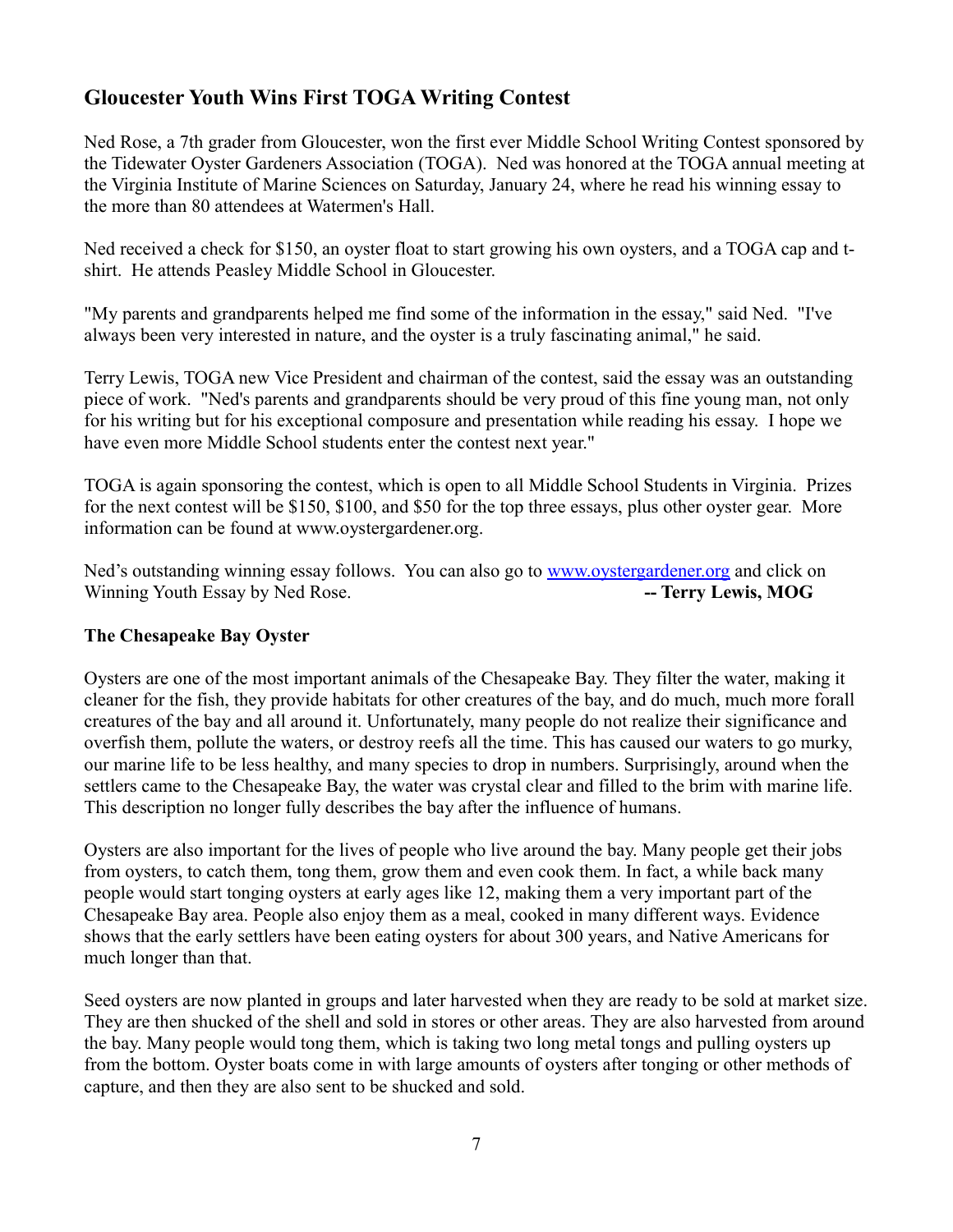Many creatures of the bay have based their lives around the oyster populations. One example of these is the Atlantic Oyster Drill. This is a small snail that lives in the Chesapeake Bay's waters and is a carnivore. It uses a chemical to soften the shells of oysters, and uses a tentacle to push through and then eats the meat on the inside. Another example is the American Oystercatcher. This species is a North American bird that is common on mudflats and in marshes near beaches. It is adapted so that it can push its beak into the open mouth of the oyster and prevent it from closing up. This bird relies on oysters and other mollusks such as mussels for its food.

Many animals also use these oysters as their homes. Oysters will grow on top of each other and around each other until they build up a colony, which supplies a habitat for these animals. Mud crabs and naked gobies will live inside of the shells, and small anemones and other animals grow on the back of the shells. Small sized fish and other young animals may use the crevices of the reefs to hide from predators, while certain worms make tubes on the shells.

Oyster conservation attempts have started to grow larger after their decline. Many people will now make colonies from seed oysters and then set them loose in the wild. The Virginia Institute of Marine Science has been placing many colonies in the bay, and have been slowly rebuilding the population. Slowly and eventually, the population may be restored to what it was like before the settlers.

Sources: Life in the Chesapeake Bay by Alice Jane Lipson and Robert L. Lipson, Chesapeakebay.noaa.gov.

**Ned Rose**, 7th Grade, Peasley Middle School, Gloucester Virginia



Back row from left: TOGA vice president Terry Lewis, Robert Rose (Ned's father), Toga president Mike Sanders: front row VIMS TOGA advisor Karen Hudson, Marian Davis (Ned's grandmother), Ned Rose, past TOGA president Brian Wood and TOGA treasurer Charles Yarbrough



**Did Your Oysters Freeze in February 2015 --** This past winter was probably the coldest and snowiest since oyster gardening has become popular. For traditional oystering and commercial aquaculture, oysters are usually grown deeper than for us oyster gardeners. So that puts us at a disadvantage when it comes to extremely cold weather. We normally advise folks to keep the oysters as deep as practical in the winter, but not to disturb them once they are frozen. Seems that they are better off in water, next best in ice, and worst if frozen in air.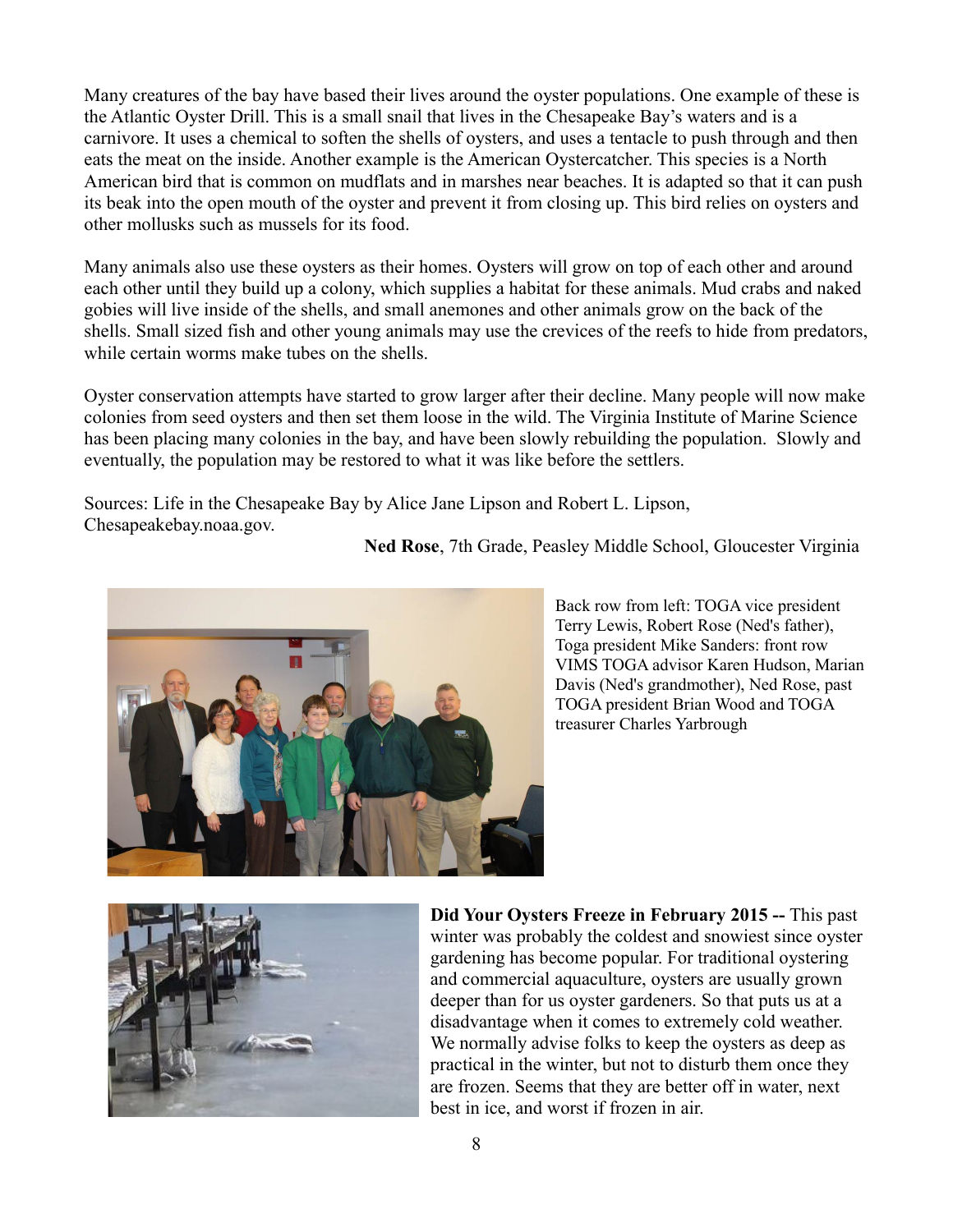In the photograph, note that the floats seem to stay at the ice level. This is because the ice attaches to the floats at low tide and come up with the rising tide. Many of us do not have deep enough waters to avoid this, so this can occur even for hanging or bottom cages

The TOGA Executive Board would like to know how your oysters did, and we will report the results for all. So, after the thaw, please give us an accounting as best you can of the damage. Please estimate mortality percentage from the freeze for the various size oysters you had. Also, if you had wild strike around your shoreline, please let us know about that. Photos are welcome. Please send your results to Vic Spain (vicspain@rocketmail.com).

List of TOGA Events for 2015 (\* indicates a major TOGA-sponsored or co-sponsored event) The following events are planned as of this printing. Expect updates in the fall newsletter. **March 28 -** Museum on the Go - Coordinator: Brian Wood [awood45858@aol.com](mailto:awood45858@aol.com) Location: Cople Elementary School 714 Cople Hwy, Hague, VA Times: 8:00am– 12:00pm. **April 11**-Taste of Spring- Event Coordinator: Mike Sanders, [sndrsmich@gmail.com](mailto:sndrsmich@gmail.com) Location: Tides Inn, Irvington, VA Times: 11:00 a.m. - 5:00 p.m. **April 18** - NAPS Earth day Heathsville and 5k Race Coordinator: Brian Wood [awood45858@aol.com](mailto:awood45858@aol.com) Location: Rice's Hotel-Hughlett's Tavern Farmers Market in Heathsville, VA. **Times: 8:00am – 1:00pm**<http://www.napsva.org/> April 22 - Think Outside the Sink- Event Coordinator: Nick Ferriter, [Ferriter@aol.com](mailto:Ferriter@aol.com) Location: Belle Isle State Park, Times: 8:30– 12:30 **April 22 -** Historic Garden Week- Event Coordinator: Vic Spain, [vicspain@rocketmail.com](mailto:vicspain@rocketmail.com) Location: 1 Merry Circle, Newport News, VA Times: 10:00– 5:00 April 23 - Earth Day at Fort AP Hill- Event Coordinator: Mike Sanders, [sndrsmich@gmail.com](mailto:sndrsmich@gmail.com) Location: Fort AP Hill Times:  $10:00$  a.m.  $-2:00$  p.m. **May 2**- Hampton Environmental Summit - Event Coordinator: Grady Wesson, [weswind714@yahoo.com](mailto:weswind714@yahoo.com) Location: Blue Bird Gap Farm, 60 Pine Chapel Road, Hampton Times: 9:00 -- 3:00 **\*May 9** - Middle Peninsula Oyster Fair- Event Coordinator: Vic Spain, [vicspain@rocketmail.com](mailto:vicspain@rocketmail.com) Location: Gwynn's Island Civic Center Times: 9:00 a.m. – 12:00 noon **May 17** -GoWild! Cordinator: Brian Wood [awood45858@aol.com](mailto:awood45858@aol.com) Location: Rappahannock Wildlife Refuge Hutchinson Tract, Tappahannock Times 11:00am – 4:00pm <http://www.rwrfriends.org/> \*June 6 - Northern Neck Float Workshop- Event Coordinator: Charles Yarbrough, [caspery@verizon.net](mailto:caspery@verizon.net) Location: Upper Lancaster/Lively Ruritan Club Times: 10:00 a.m. - 2:00 p.m.  **\*June 6 and June 13**-MOG Course - Event Coordinator: Karen Hudson, [khudson@vims.edu](mailto:khudson@vims.edu) Location: VIMS Times: 9:00 a.m. - 5:00 p.m. **June 20** - Rivahfest- Event Coordinator: Brian Wood, [awood45858@aol.com](mailto:awood45858@aol.com) Location: Old Town Tappahannock Times: 9:00 a.m. – 8:00 p.m. [www.rivahfest.com](http://www.rivahfest.com/) **\*September TBD** -Northern Neck Fall Oyster Fair- Event Coordinator: Mike Sanders, [sndrsmich@gmail.com](mailto:sndrsmich@gmail.com) Location: Lottsburg Women's Club Date: TBD Times: 8 a.m. - 12:00 noon **\*September 19-20**- Stratford Hall Wine and Oyster Festival- Event Coordinator: Mike Sanders,  [sndrsmich@gmail.com](mailto:sndrsmich@gmail.com)  Location: Stratford Hall Times: 9:00 – 6:30 on Saturday and 9:00 – 5:30 on Sunday. September 25-26 Guinea Jubilee- Event Coordinator: Terry Lewis, [lewistmn@msn.com](mailto:lewistmn@msn.com) Location: Abingdon Ruritan Club, Guinea Road Times: 3:00 – 6:00 Fri. and 9:00 – 5:00 Sat. **\*October 3 –** Middle Peninsula Float Workshop- Event Coordinator: Charles Yarbrough, [caspery@verizon.net](mailto:caspery@verizon.net) Location: VIMS Times: 10:00 a.m. - 2:00 p.m.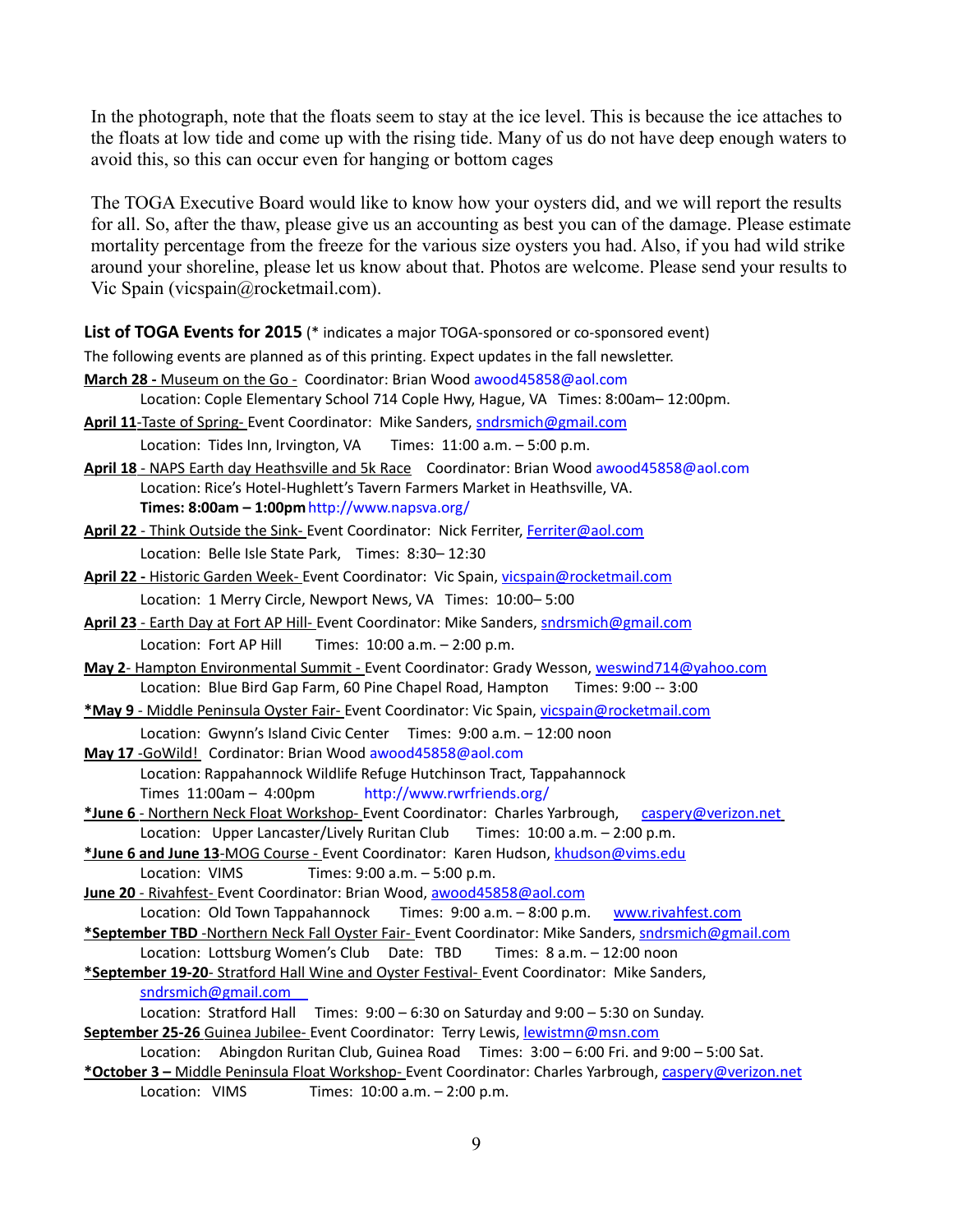**October 14 or 19 (TBD)** - Museum on the Go with RFM Riverside exhibit with Aylett and Tappahannock Schools Coordinator: Brian Wood [awood45858@aol.com](mailto:awood45858@aol.com) Location: St. Margaret's Campus Tappahannock Times: 8:00am – 12:00pm **October 18 Rosewell BBQ at the Ruins-** Event Coordinator: Vic Spain, [vicspain@rocketmail.com](mailto:vicspain@rocketmail.com) Location: The Rosewell Foundation, Gloucester, VA Date: . Times: 1:00 p.m. - 4:00 p.m. **\*October 31**- Half Shell Oyster Tasting- Event Coordinator: Brian Wood, Location: Kelsick Market, Gloucester, VA. Date: October 31, 2015. Times – 9:00 a.m. – 4:00 p.m. **November 5**- Urbanna Oyster Festival-Event Coordinator: Lou Castagnola, [clouis710@cox.net](mailto:clouis710@cox.net)

Location: Urbanna, VA Times: Thursday – 8:00 a.m. – 2:00 p.m.;

**\*January 9 - 2016** Annual Meeting- Coordinator: Mike Sanders,

Location: VIMS Times: 2:00 – 4:00

## **Dues are due for 2015!**

If you received this newsletter in the mail, please check the year by your name on the address label. If it is 2014 or earlier, then 2015 dues are now due. If you believe there is an error, please contact Vic Spain at [vicspain@rocketmail.com](mailto:vicspain@rocketmail.com) or 804-642-6764. Annual membership has increased to \$15 for 2015 and beyond, as approved by the membership.

Please use the form below to update your membership. You may also use it simply to update your information. It is important that your **address and email address** are correct as that is our primary way of communicating with members. **And for your benefit, please open your TOGA email**. You may also share this membership form with a friend.

**Members**.

•Receive newsletters with the latest oyster gardening information

•Participate in educational events sponsored by TOGA

•Learn about innovations in oyster gardening techniques

•Benefit from the expertise of hundreds of others interested in growing oysters

Membership is \$15.00 for one year, individual or family. This ensures that you will

receive regular newsletters and notice of upcoming events.

Please fill out membership form below and send to **TOGA, PO Box 2463, Gloucester, VA 23061** with a check for \$15.00 membership dues, payable to TOGA. If you want, you can make an additional donation to support TOGA's educational activities. You may include it in the same check.

| <b>TOGA Membership</b>                |                                       |  |  |  |  |  |  |
|---------------------------------------|---------------------------------------|--|--|--|--|--|--|
| Check<br>New member or                | <b>Additional Donation</b><br>Renewal |  |  |  |  |  |  |
| Name                                  |                                       |  |  |  |  |  |  |
| Address                               |                                       |  |  |  |  |  |  |
| City, State, and Zip                  |                                       |  |  |  |  |  |  |
| Phone                                 | Email                                 |  |  |  |  |  |  |
| Body of water where oysters are grown |                                       |  |  |  |  |  |  |